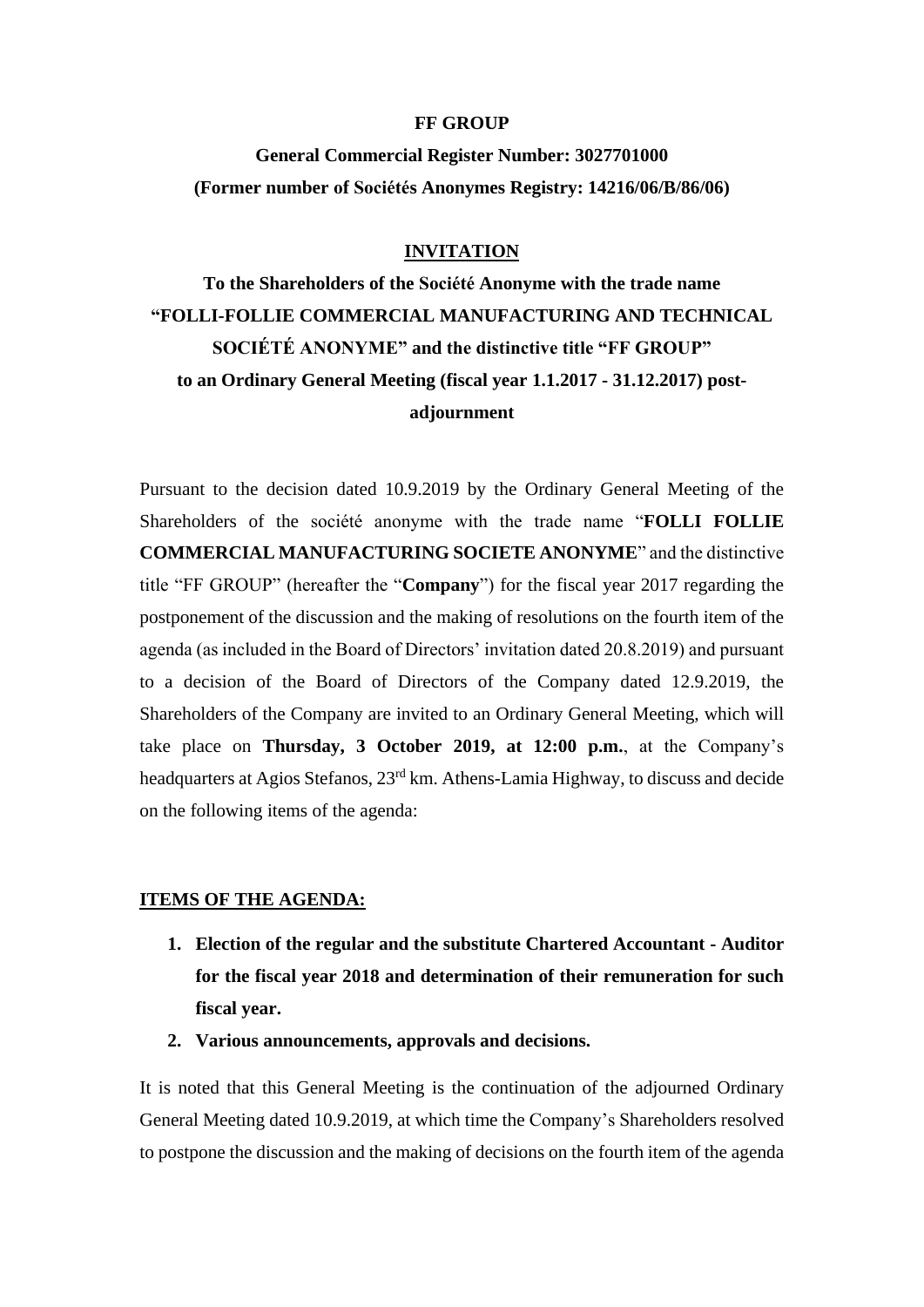regarding the election of the regular and the substitute Chartered Accountant - Auditor for the fiscal year 2018 and the determination of their remuneration for such fiscal year.

If the quorum, as required by the Law and the Articles of Association in order to decide any of the items of the original daily agenda, is not obtained during the meeting of 3.10.2019, the shareholders are invited to the A' Repetitive General Meeting, on Friday, 11.10.2019, at 12.00 p.m. at the Company's headquarters, at Agios Stefanos of Attica, 23<sup>rd</sup> km. of the National Road Athens-Lamia, without publishing a new invitation. The items of the agenda of the possible A' Repetitive Meeting will be the above mentioned. Pursuant to articles 124, 128 and 141 of Law 4548/2018 regarding "Reforming the law

of sociétés anonymes", as amended and in force, the Company informs the shareholders for the following:

## **A. RIGHT TO PARTICIPATE IN THE GENERAL ASSEMBLY**

Any person appearing as shareholder in the records of the Dematerialized Securities System administered by "Hellenic Central Securities Depository S.A." (the "**HCSD**"), which is the Central Securities Depository providing registry services in the sense of para. 6 of article 124 of L. 4548/2018, is entitled to participate at the General Meeting. The status of shareholder may be evidenced by any lawful means and, in any case, based on the update received by the Company from HCSD. Shareholding status must be effective at the beginning of the third  $(3<sup>rd</sup>)$  day prior to the date of the General Meeting, i.e. on 30.9.2019 ("**Record Date**").

The Record Date applies in the case of an adjourned or repetitive general meeting, provided that the adjourned or reiterated general meeting does not take place later than thirty (30) days from the Record Date

Only persons with shareholding status on the respective Record Date are deemed visà-vis the Company to be entitled to participate and vote at the General Meeting. Shareholders who fail to comply with the deadline of para. 4 of article 128 of L. 4548/2018, i.e. who do not submit in writing the appointment of proxies or representatives to the Company at least forty eight (48) hours before the scheduled date of the (post-adjournment) General Meeting, participate at the General Meeting unless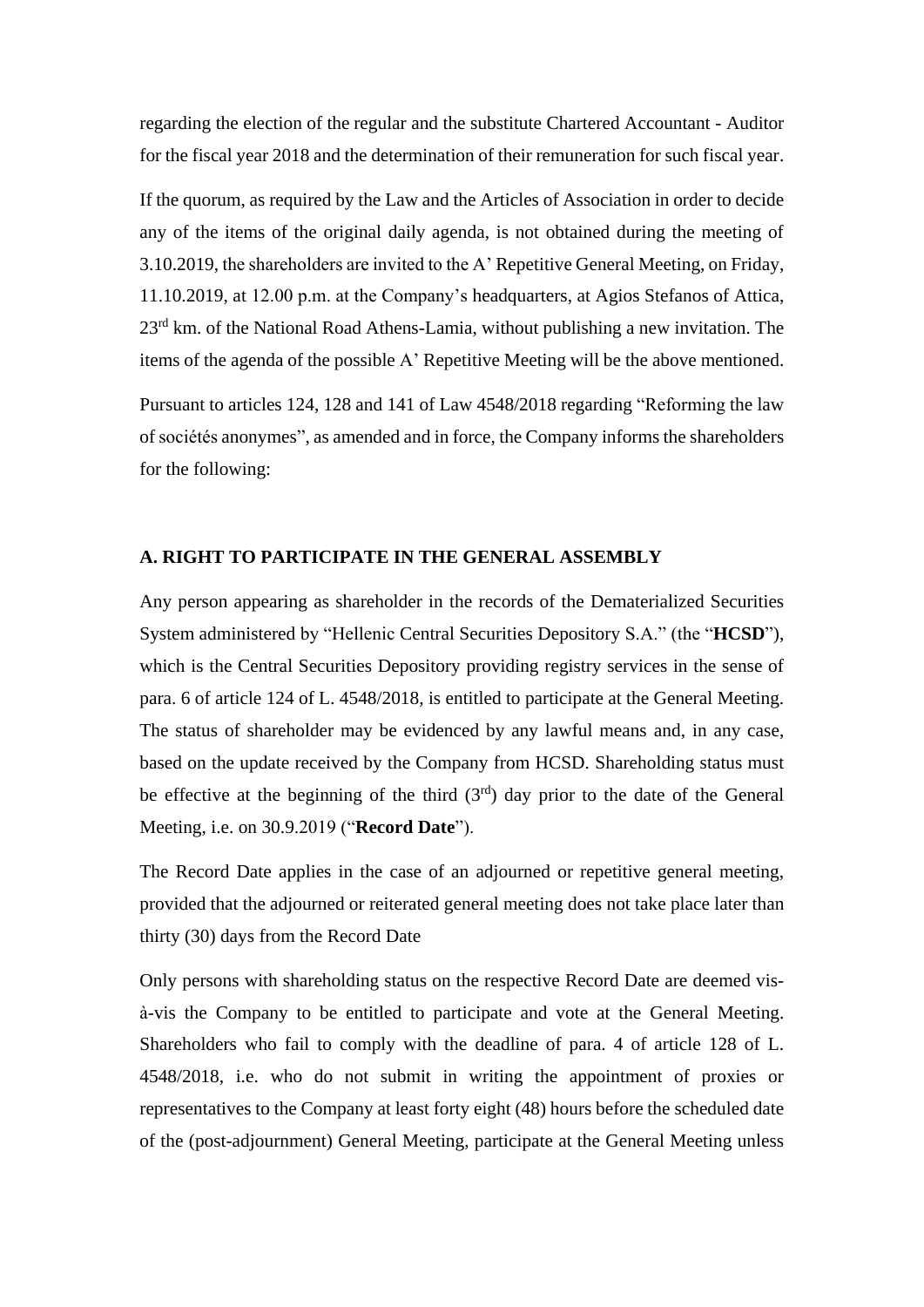the General Meeting refuses this participation for good reason which justifies this refusal.

The exercise of these rights does not require blocking of the beneficiary's shares or compliance with any other procedure restricting the ability to sell and transfer same during the period between the Record Date and the date of the General Meeting.

#### **B. PROCESS FOR EXERCISING VOTING RIGHTS BY PROXY**

A shareholder may participate in the General Meeting and vote either in person or by proxy. Each shareholder may appoint up to three (3) proxies. However, if a shareholder holds shares in the Company, which are held in more than one investor securities account, such restriction does not prevent the shareholder from appointing different proxies for the shares in each investor account in relation with the General Assembly. A proxy acting on behalf of more than one shareholder may vote differently for each shareholder.

A shareholder proxy must notify to the Company, before the start of the General Meeting, any specific event which may be useful to shareholders, in order to assess the risk of the proxy serving interests other than those of the shareholder. In the sense of this paragraph, a conflict of interest may particularly arise when a proxy is:

a) a shareholder exercising control of the Company, or other legal person or entity controlled by that shareholder;

b) a member of the board of directors or generally of the management of the Company or shareholder exercising control of the Company, or other legal person or entity controlled by that shareholder, which exercises control of the Company;

c) an employee or a certified auditor of the Company or a shareholder exercising control of the Company, or other legal person or entity controlled by that shareholder, which exercises control of the Company;

d) a spouse or a first-degree relative with one of the individuals referred to under (a) through (c) above.

The appointment and revocation of a shareholder proxy and the revocation or replacement of a representative or a proxy are made in writing (as mentioned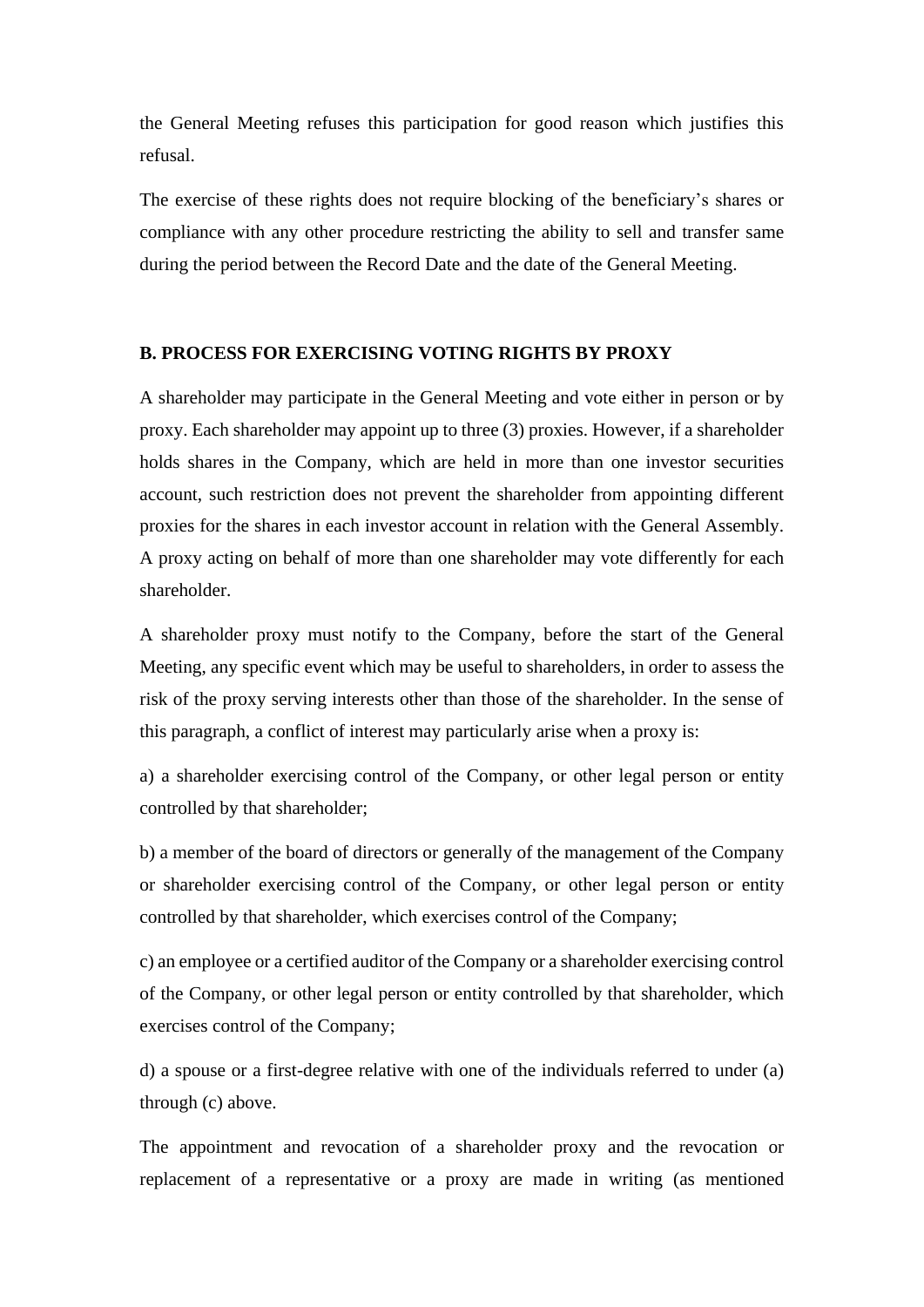immediately below) and filed with the Company at least forty-eight (48) hours prior to the scheduled date of the General Meeting.

The form that may be used for the appointment of a proxy is available at the Company's website [\(www.ffgroup.com](http://www.ffgroup.com/)). Such form must be filed, filled-in and signed by the shareholder, with the Company's Investor Relations Department at: Agios Stefanos, 23rd km of the Athens-Lamia National Road, or sent by facsimile: +30 210-6241100, at least **forty-eight hours (48)** prior to the date of the General Meeting. Beneficiaries are responsible for confirming the successful dispatch of the proxy form and the receipt thereof by the Company, by calling the following number: +30 210 6241141 (Mrs. Mantalena Kasidiaropoulou).

#### **C. MINORITY SHAREHOLDER RIGHTS**

Pursuant to Article 121 paragraph 4 of Law 4858/2018 regarding "Reforming the law of sociétés anonymes", we notify the Shareholders of the rights, to which (among others) they are entitled and which are provided by article 141 paragraphs 2, 3, 6 and 7 of L. 4548/2018:

**Paragraph 2 of article 141 of L. 4548/2018**: At the request of shareholders representing one twentieth (1/20) of the paid-up share capital, the company's board of directors is obliged to include additional items in the General Meeting's agenda, if the relevant request is received by the board of directors at least fifteen (15) days prior to the General Meeting, i.e. by 18 September 2019. The request for including additional items in the agenda is accompanied by a justification or a draft decision to be approved by the General Meeting, and the revised agenda is published in the same manner as the previous agenda thirteen (13) days prior to the date of the General Meeting and is also made available to the shareholders at the Company's website, along with the justification or draft decision submitted by the shareholders in accordance with article 123 paragraph 4 of law 4548/2018, as amended and in force. If these items are not published, the requesting shareholders are entitled to request the adjournment of the General Meeting, pursuant to article 141 para. 5 of law 4548/2018, as amended and in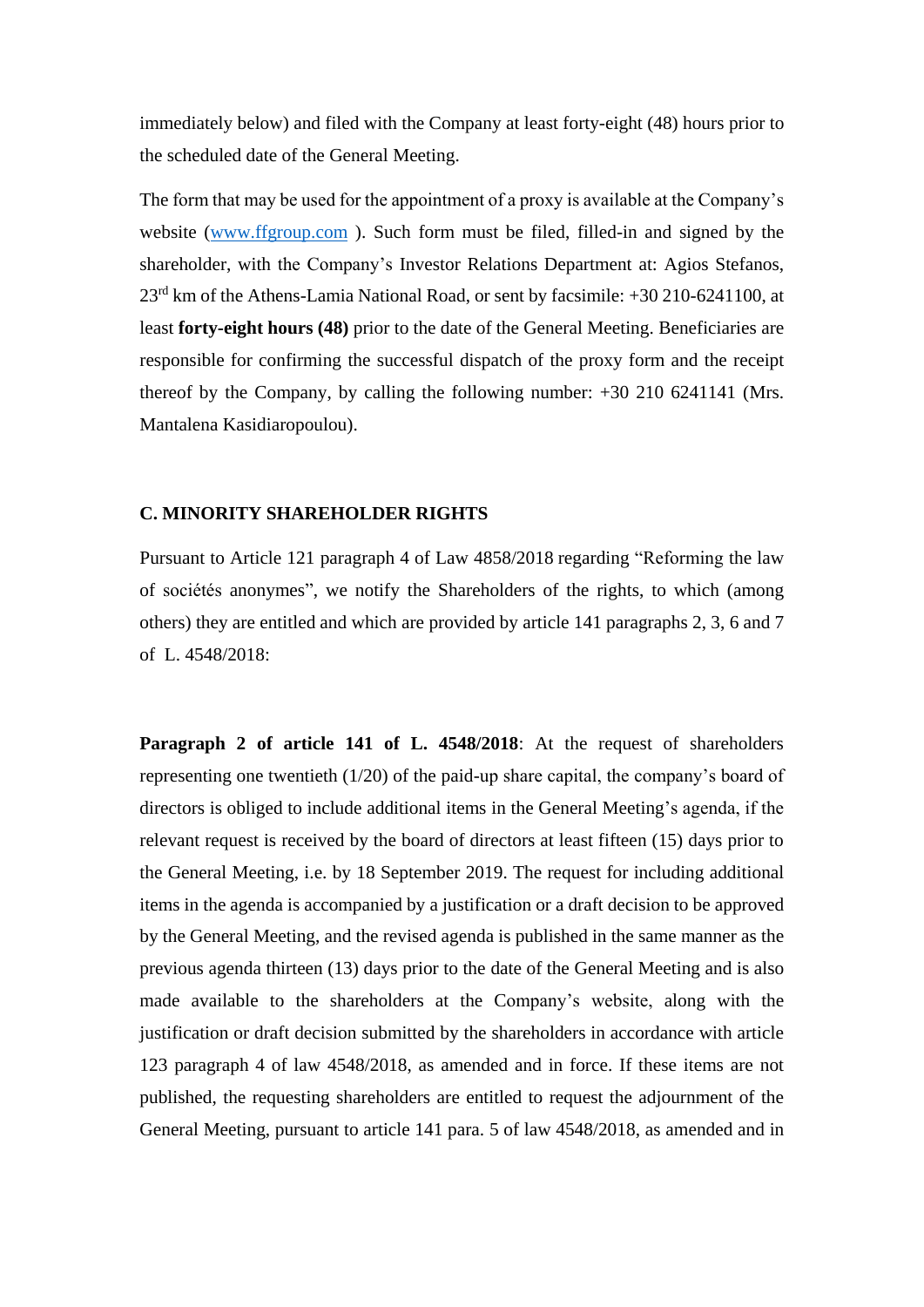force, and to proceed with the publication themselves, as provided in the second sentence of this paragraph, at the expense of the Company.

**Paragraph 3 of article 141 of L. 4548/2018:** Shareholders representing one twentieth (1/20) of the paid-up share capital, are entitled to submit draft decisions on items included either on the original or any revised agenda of the General Meeting. The relevant request should be received by the Board of Directors at least seven (7) days prior to the date of General Meeting, i.e. by 26 September 2019, and the draft decisions become available to the shareholders in accordance with article 123 paragraph 3 of law 4548/2018, as amended and in force**,** at least six (6) days prior to the date of General Meeting, i.e. by 27 September 2019.

**Paragraph 6 of article 141 of L. 4548/2018:** At the request of any shareholder, submitted to the Company at least five (5) full days prior to the General Meeting, i.e. by 27 September 2019, the Board of Directors shall provide the General Meeting with information relating to the Company's corporate affairs, to the extent such information is relevant to the items of the agenda. There is no obligation to provide information, when the relevant information is already available on the Company's website, in particular in the form of questions and answers. Additionally at the request of shareholders representing one twentieth (1/20) of the paid-up share capital, the Board of Directors is obliged to announce to the General Meeting, if it is the ordinary annual one, the amounts that were paid to each member of the Board of Directors or to the managers of the Company during the last two years, as well as any benefit to such persons for whichever cause or any contract of the Company with them. In all the above cases, the Board of Directors may refuse to provide the information for sufficient due reason, to be recorded in the minutes. Such a reason may be, as applicable, the representation of the requesting shareholders in the Board of Directors, in accordance with Articles 79 or 80 of law 4548/2018, as amended and in force. In the cases of the present paragraph, the Board of Directors may answer once to shareholder requests having the same content.

**Paragraph 7 of article 141 of l. 4548/2018:** At the request of shareholders representing one tenth (1/10) of the paid-up share capital, which is submitted to the Company at least five (5) full days prior to the General Meeting, i.e. by 27 September 2019, the Board of Directors must provide the General Meeting with information relating to the corporate